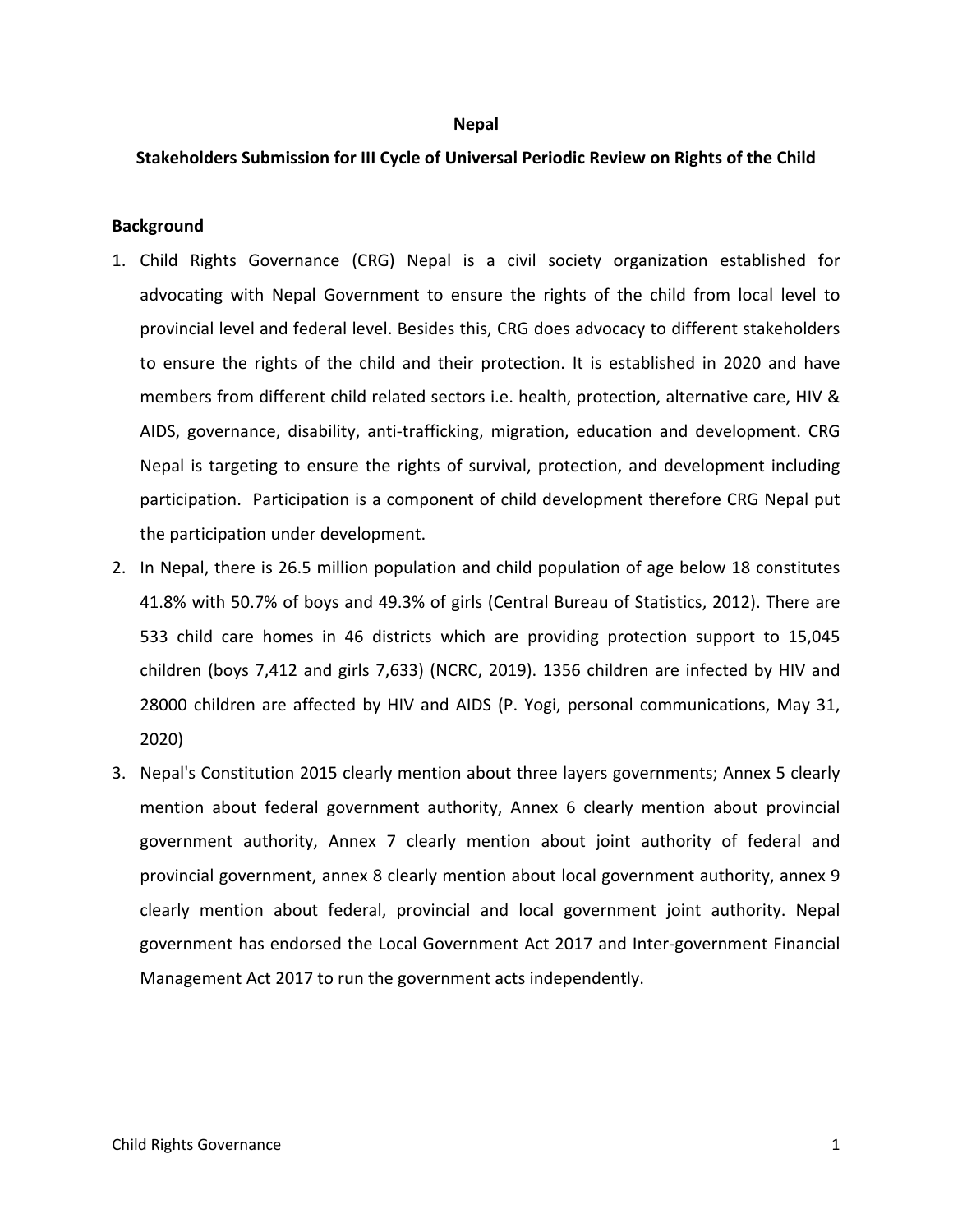### **Legal Provision for Child Rights**

4. Article 39 of Nepal Constitution 2015 has clearly mentioned the fundamental rights of child; Article 12 Citizenship with identity, Article 16 Live with dignity & respect, Article 18, Right to equality; Article 29, Right against exploitation; Article 31, Right Relating to Education; Article 35, Right to health; Article 43, Right to social security (Constitution Assembly Secretariat, 2015). Nepal government has endorsed various national laws and policies: Children Act,2018; Juvenile Justice Operation 2076 BS; National Children's Policy, 2012; School as Zones of Peace guideline and directorate 2011; Child Friendly Local Governance 2011; Civil & Criminal Code 2074 BS; Public Health Service Act 2075 BS; Safe Motherhood & Reproductive Health Rights 2075 BS; Social Security Act 2075 BS; Free & Compulsory Education Act 2075 BS; Comprehensive School Safety; Human Trafficking and Transportation (Control) Act in place and National Plan of Action against Trafficking of people, especially women and children 2012; Child Labor (Prohibition and Regulation) Act, 2000 and Regulation,2005. Based on II cycle UPR recommendation, Nepal government has amended the policy and act i.e. age of children,

## **Status of Sustainable Development Goals (SDGs)**

5. Nepal government has prepared <sup>a</sup> roadmap of SDGs 2016-2030, in which ten goals (goal 1, 2, 3, 4, 5, 8, 10, 11, 16 & 17) are directly relevant to children'<sup>s</sup> issues, however there are huge gap in the SDGs indicators and situation trends of children (National Planning Commission, 2018). 'Leave no one behind' is SDGs main theme but children from minorities and excluded groups, i.e. children infected and affected by HIV & AIDS, LGBTI children, children with disability, migrant labor children and children who are growing up at child care home, are not addressing specifically in policy and program.

## **Status of UPR II Cycle Recommendation**

**6.** UPR II cycle did 152 recommendations to Nepal government and 50 recommendations were directly related to children i.e. 14 recommendations -child protection; 9 recommendations -policy measures, law, resources and budget; 8 recommendations -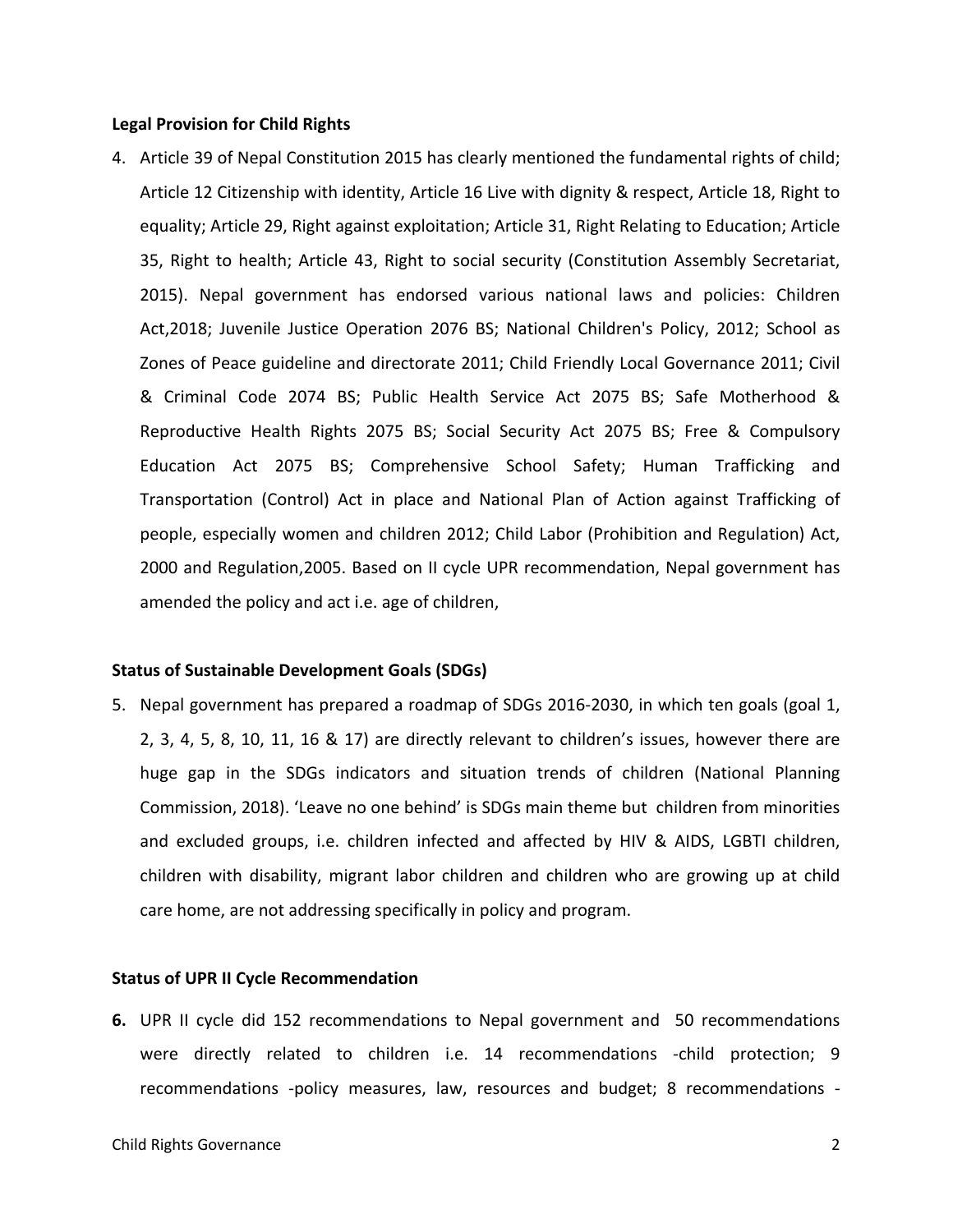protection of rights, non-discriminations, 14 recommendations - right to education and 5 recommendation - right to health. Out of total recommendation related to children, Nepal government accepted 45 recommendations, 3 were rejected and 2 were noted. Nepal government has amended the laws and policy based on recommendation but still there are lacking to address the all recommendations. So, we put remaining works *Expectation of Stakeholders from Nepal Government.*

# **Methods**

- 7. **Desk Review:** CRG Nepal team has done desk review of existing laws, policy, program and published document and clearly mention in this documents.
- 8. **Ethnographic Study:** CRG Nepal's members have done ethnographic study in local government that how the local government does plan and allocate the budget for child.
- 9. **Key Informant Interview:** CRG Nepal has done key informant interview with different stakeholders/experts and collected the child related information in different areas i.e. HIV & AIDS, alternative care, child protection, LGBTI children expert, education, and disability expert.
- 10. CRG Nepal followed the **"Fundamental Principles of Official Statistics".**

# **Status of Child**

- 11. Regarding poverty, economic survey (2076/77 BS) shows 18.7% total family/population is under absolute poverty and 28.6% population are under multidimensional poverty index (Ministry of Finance [MoF], 2020). So, this situation directly affect on child nutrition because the nutritious food cannot provide to the children who are under poverty. However, Nepal government has launched the day meal program in 43 districts and reaches 2229324 children from this program in fiscal year 2076/77 BS (Ministry of Finance [MoF], 2020).
- 12. Regarding child health, only 68% children reached on full vaccination. Neonatal mortality rate is 20 children (per 1000 lives birth) and child mortality under age 5 years is 32 children (per 1000 lives birth) (MoF, 2020).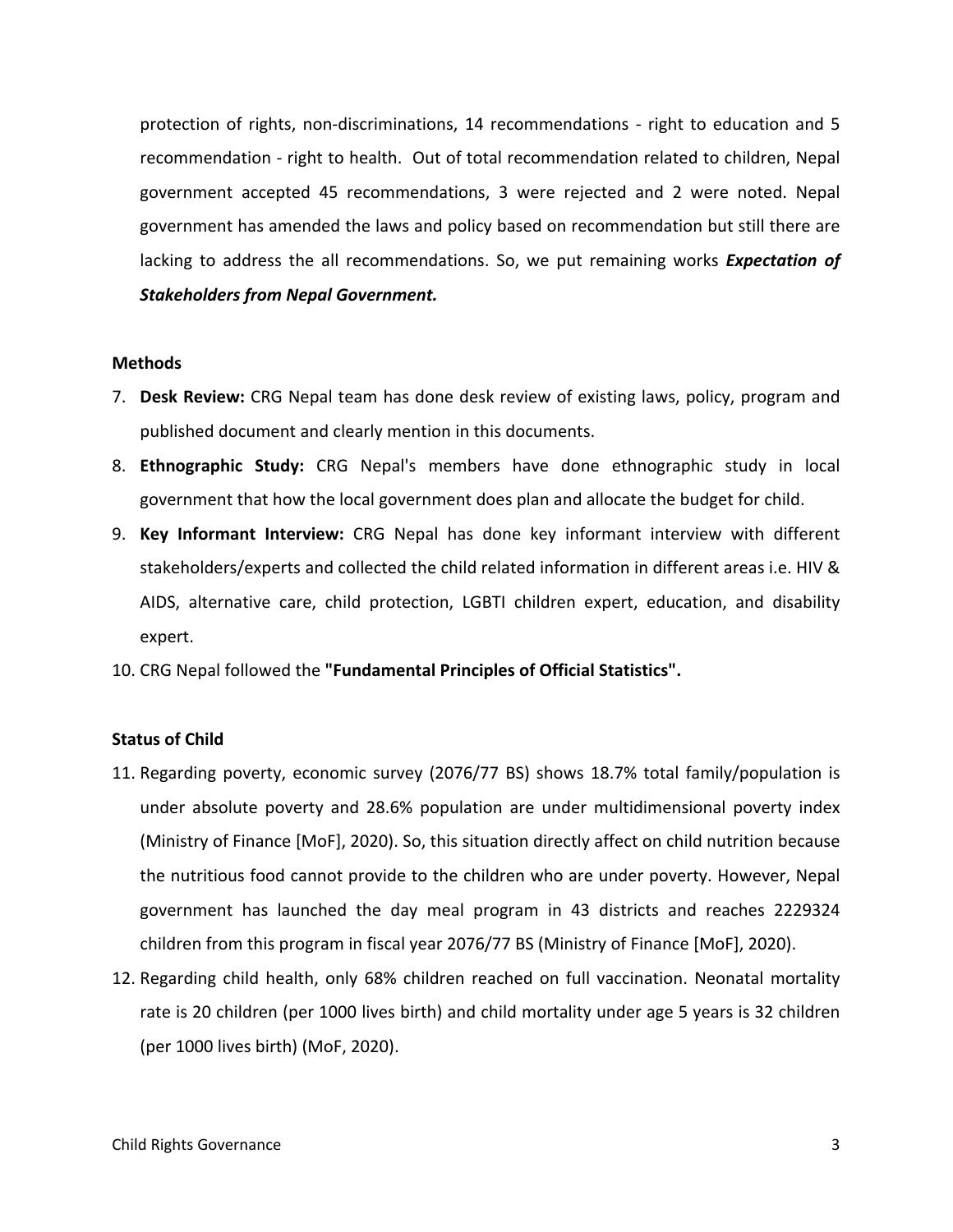- 13. 68.6% children who enrolled in grade 1 have ECD experience. The net enrollment in grade 1- 8 is 93.4%, basic education completed rate is 72.7% and out of school children (age 5 -12 years) are 6.7%. Nepal government has managed special education to children with disability therefore 33 special school, 23 integrated school, 380 resources class were managed in fiscal year 2076/77 (MoF, 2020) but there is still challenge to children with disability to access on education due to unavailability of disable friendly infrastructures. There are practices of corporal punishment in many schools to maintain discipline among school children and happened high risk incidents i.e. fracture of hands, Ear & Eye injury.
- 14. Child marriage situation aged between 10-18 years old is 36.3%. In fiscal year 2018/19, <sup>a</sup> total of 3,422 children (boys 1051 and girls 2,371) were recorded as missing and only 2,540 children (boys 825 and girls 1715) were found (National Child Rights Council, 2019). Due to patriarchal and cultural values, girls are facing the gender based discrimination, violence and sexual abuse. Besides this, trafficking is major issues in Nepal and girls are trafficking in neighboring country and abroad.
- 15. During COVID 19 situation, the sexual abuse cases were increased and children are more victim. 40 cases were registered in Nepal police in 15 Jan- 15 Apr 2020. Out of total, 30 (75%) girl children were victims. So, girls are still vulnerable and becoming victim of sexual abuse (CRG, 2020).
- 16. The birth registration is still challenge in Nepal and only 58.1% have birth registration. Children, especially affected and infected by HIV & AIDS, adopt by lesbian and lost both parent, cannot get the birth registration and unable to benefit from the social protection scheme. Besides this, children from LGBTI, Dalit and marginalized communities are facing inequality with stigma and discrimination; and unable to utilize their fundamental rights.
- 17. Nepal's Constitution 2015 also clearly mention about gender identity but government did not mention in laws and policies based on constitution. Supreme Court ordered to give citizenship with sexual orientation. There is technical problem regarding adopted children's birth registration because lesbian adopt the child and could not take birth registration due to lack marriage certificate.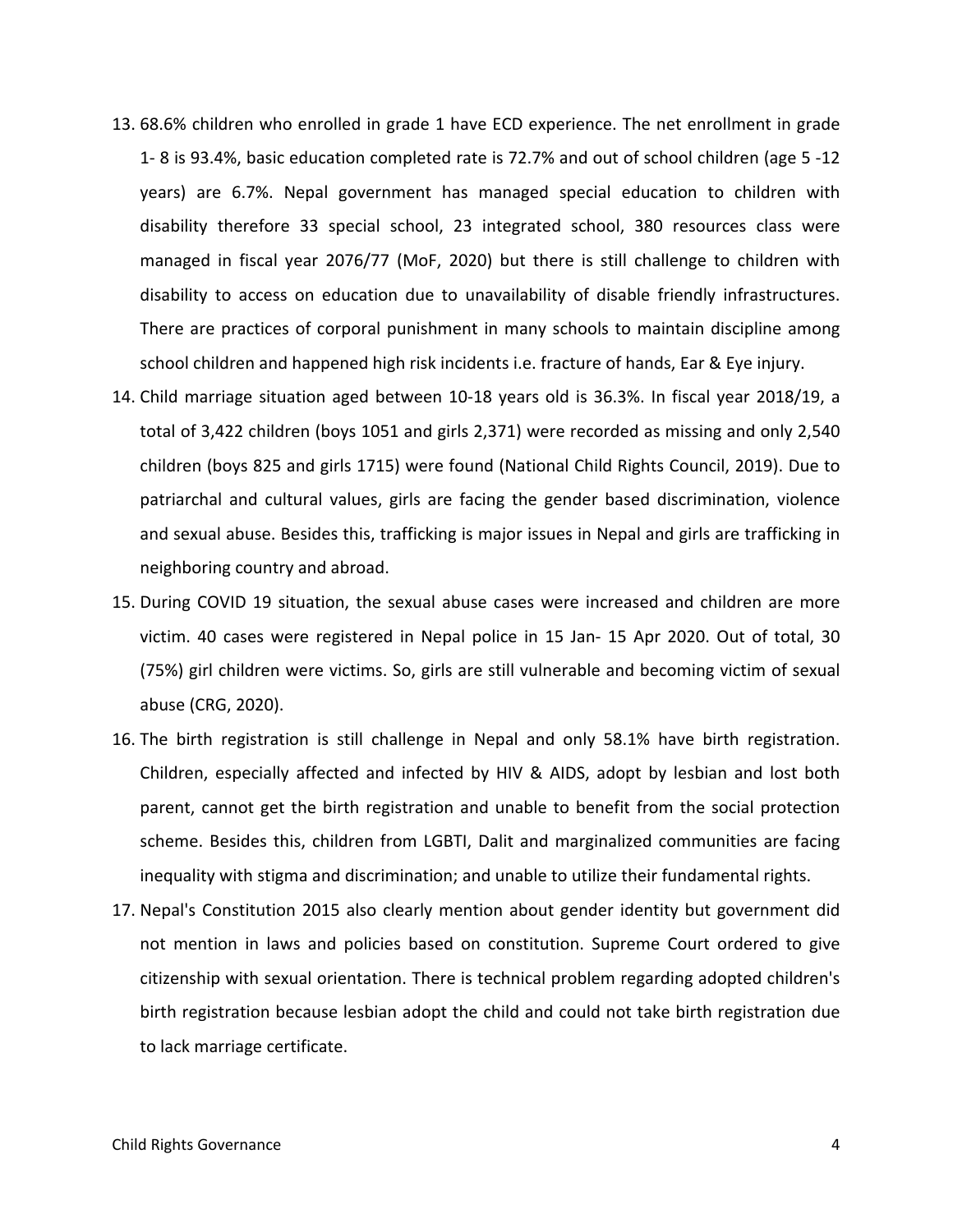- 18. LGBTI community has many problems and challenges regarding human rights. Constitution and law has addressed some agendas but there is lacking in implementation. They are facing challenges to get citizenship with their identity and bullying by community to them therefore they are unable to present with their identity in community (National Human Rights Commission [NHRC], 2020).
- 19. According to National Child Rights Council (Former CCWB), there are approximately 22000 community based child clubs registered at district child welfare board in Nepal but none of the organization, who are working in this field, have segregated data of child club member and only have the data of children which cannot identify the category of child are excluding in child club. For example, LGBTI children, HIV & AIDS infected and affected children, child with disability, child who are growing up at care home are not segregated in the data system of child club member

# **Expectation of Stakeholders from Nepal Government**

- 20. For addressing children issues, Nepal government needs to give priority to develop and endorse the Children Regulation according to Children Act 2018. There is no long term plan of children after 2014 therefore Nepal government should develop the plan of action inline with SDGs.
- 21. Due to new political structure, there is no child protection mechanism at local level & provincial level therefore we expect to establish the child protection unit at local and provincial level to ensure the rights of the child.
- 22. During the emergency and disaster, children are most vulnerable therefore comprehensive child protection mechanism must in place with Disaster Risk Reduction & Management plan.
- 23. Due to vertical fiscal imbalance, local governments do not give priority to children related program therefore we expect to manage the vertical fiscal imbalance by government.
- 24. Nepal government only mention the marginalized children in policy and program but we expect to categories marginalized child like LGBTI children, children with disability, Children affected & infected by HIV & AIDS, children who are growing up care home.